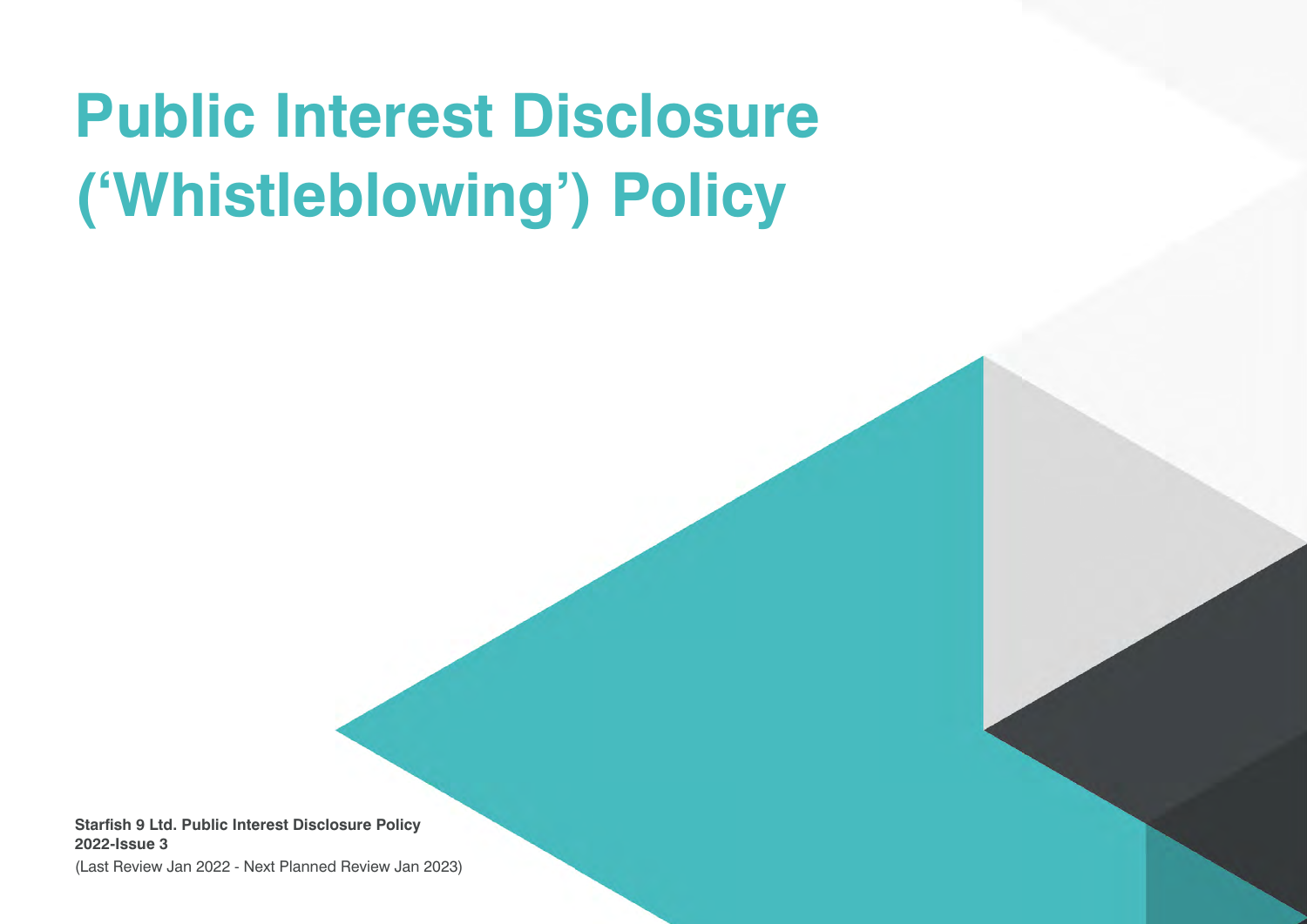# **Public Interest Disclosure ('Whistleblowing')**

## **What this policy covers**

This policy applies to employees, workers and contractors.

The Company constantly strives to safeguard and act in the interest of the public and its staff. It is important to the Company that any fraud, misconduct or wrongdoing, by employees or other agents, is reported and properly addressed.

This policy applies to all employees and all other agents of the Company, who are encouraged to raise concerns in a responsible manner. The Company prefers that a concern is raised and dealt with properly, rather than kept quiet.

### **Your responsibilities**

You are encouraged to bring to the attention of the Company any practice or action of the Company, its employees or other agents that you reasonably believe is against the public interest, in that the practice or action is:

- A criminal offence
- A failure to comply with any legal obligation
- A miscarriage of justice
- A danger to the health and safety of any individual
- An attempt to conceal information on any of the above

Any individual raising legitimate concerns will not be subject to any detriment, either during or after employment. The Company will also endeavour to ensure that the individual is protected from any intimidation or harassment by any other parties.

This policy should not be used for complaints relating to your own personal circumstances, such as the way you have been treated at work, which should be raised under the Company's Grievance Procedure.

#### **Procedure**

In the first instance, you should raise any concerns you have with your manager. If you believe your manager to be involved, or if, for any reason, you do not wish to approach your manager, then you should raise it with a more senior person in the Company.

Any matter raised under this policy will be investigated promptly and confidentially. The outcome of the investigation, as well as any necessary remedial action to be taken, will be confirmed to you. If no action is to be taken, the reason for this will be explained to you.